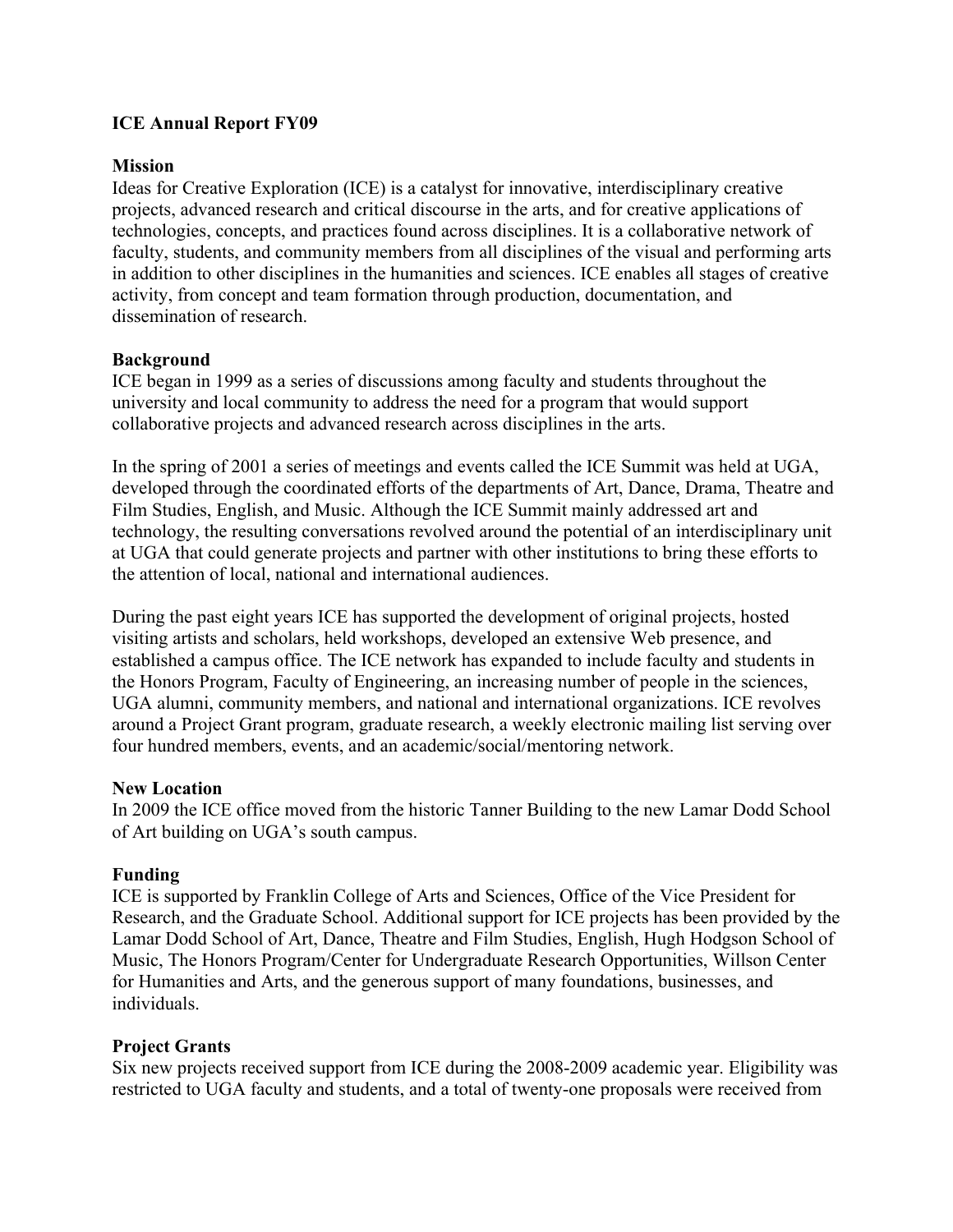four undergraduate candidates, nine graduate candidates, and nine faculty members in eleven departments.

A five-member ICE Project Grant Selection Committee considered the proposals and awarded a total of \$19,130 in grant funds. The selected projects were chosen based on intellectual and artistic merit, feasibility of the project under sponsorship of ICE, extent of collaborative and interdisciplinary activity, degree of innovation, and potential for future funding and development. The awards reflect a range of emerging interests in the arts at UGA, including projects that involve collaboration across disciplines and experiment with new uses for technology. ICE will support the new projects through various stages of development with funding from the Office of the Vice President for Research (OVPR).

The grant recipients are as follows:

Steven Arnold, MFA candidate, Theatre and Film Studies *Integrative Arts as Tool for Urban Design*

R. G. Brown III, Associate Professor, Lamar Dodd School of Art *Sound Imaging: Sonar and Art*

Jordan Dalton, Honors Interdisciplinary Studies candidate *Meat Out of the Eater*

Rebecca Gose Enghauser, Associate Professor, Dance *The Visible Human*

Daniel Osborne, BFA candidate, Lamar Dodd School of Art *Studio 401: Translating Media*

Edward Whelan, BFA candidate, Lamar Dodd School of Art *Fahrenheit*

Jennifer Wooten, Doctoral candidate, Language and Literacy Education *Cultural Drag: The Linguisitic and Cultural Performance of Non-Native Teachers of Spanish*

See the **Appendix A** for full Project Grant descriptions.

In addition to the six new projects, ICE offered continued support to selected previous Project Grant recipients and seed grants to two student projects. The recipients are as follows:

Mirla Criste, Assistant Professor, Theatre and Film Studies *Water: Drought*

Koqunia LaTrice, Forte Graduate Candidate, Theatre and Film Studies *Girls Talk*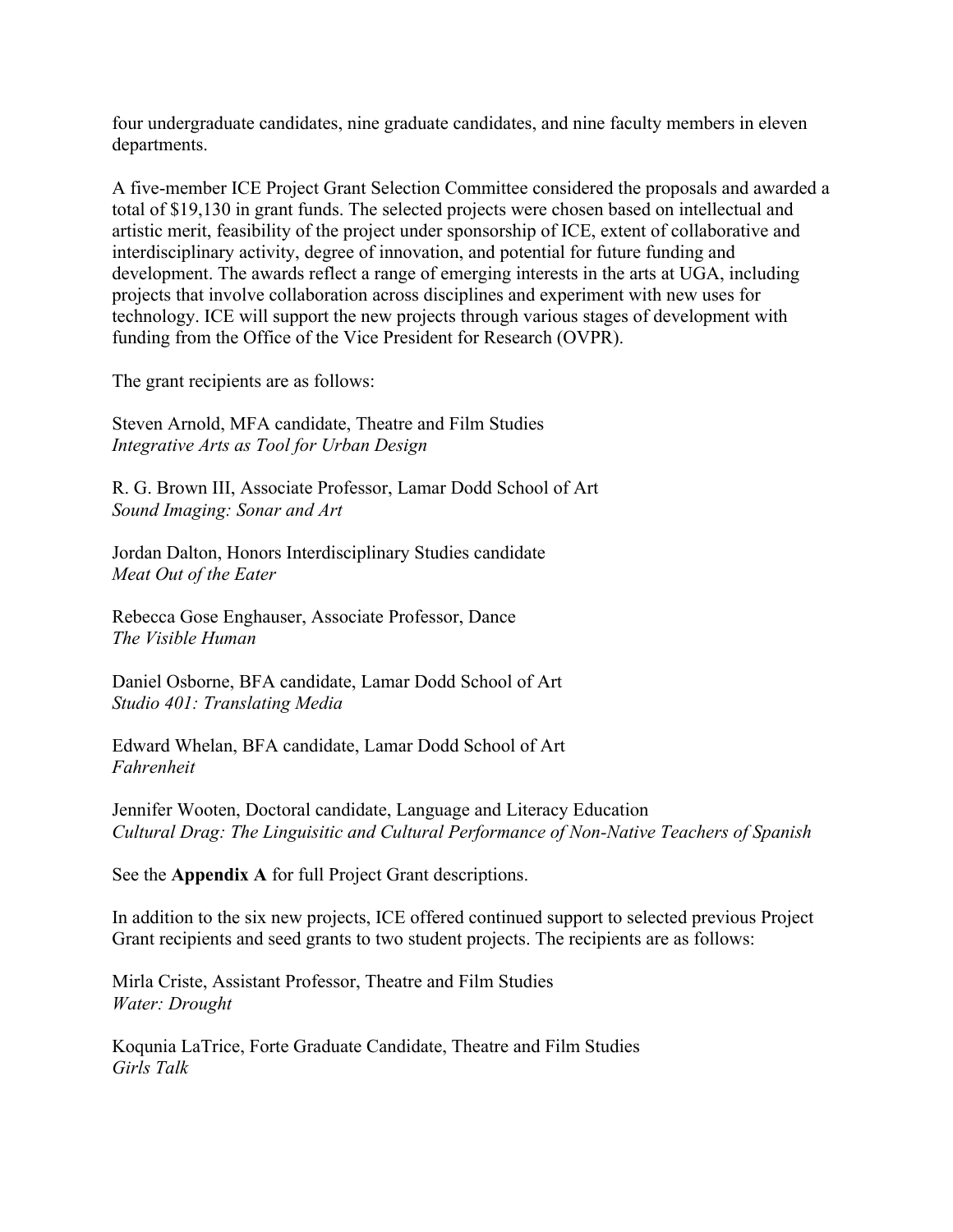Amanda Gailey, Assistant Professor, English *Race and Children's Literature of the Gilded Age*

Jean Kidula, Associate Professor, Hugh Hodgson School of Music *Our New Silence*

Robert Peterson, MFA candidate, Lamar Dodd School of Art *Audubon Sound*

Jon Roy, Graduate Candidate, Lamar Dodd School of Art *A New Dissonance: Translating Ben Johnston's 10th String Quartet*

Martijn van Wagtendonk, Assistant Professor, Lamar Dodd School of Art *Descending: Part Three of "Mechanical and Metaphysical Phenomena"*

Andrew Zawacki, Assistant Professor, English *Georgia*

## **Graduate Assistantships in Interdisciplinary Arts Research**

Graduate School Assistantships in Interdisciplinary Arts Research foster expanded research activity at UGA and serve as a beacon to the most innovative graduate candidates in the arts. Three assistantships per year are awarded to students entering programs in Art, Music, and Theatre and Film Studies. Assistantship recipients receive two years of funding from the Graduate School, followed by a third year of funding from the appropriate home department in the form of a Departmental Assistantship.

Graduate assistants starting in August 2009 are Ernesto Gomez (Art), Scott Higgs (Theatre and Film Studies), and David Mitchell (Music).

Graduate assistants in their second year are Marie Porterfield (Art), Ji Eun Moon (Music), and Hunter Parker (Theatre and Film Studies).

#### **AUX 3 Experimental Arts Festival**

Over 400 people attended the third AUX experimental arts festival on February 21, 2009 in downtown Athens. Audiences enjoyed performances, an artists market, a parade, a sound installation and a video screening beginning at 3:00 PM and lasting until the early morning at two venues. Heather McIntosh organized AUX 3 with the assistance of the ICE graduate assistants and other volunteers during the event.

The festival is a continuation of the ICE production initiative, beginning with the publication of AUX: Volume One, a collection of experimental sound from Athens, Georgia, presented in a limited-edition CD package. AUX 3 received support from Little Kings, Ciné, Flagpole Magazine, and Nuçi's Space.

See **Appendix B** for a full list of participants.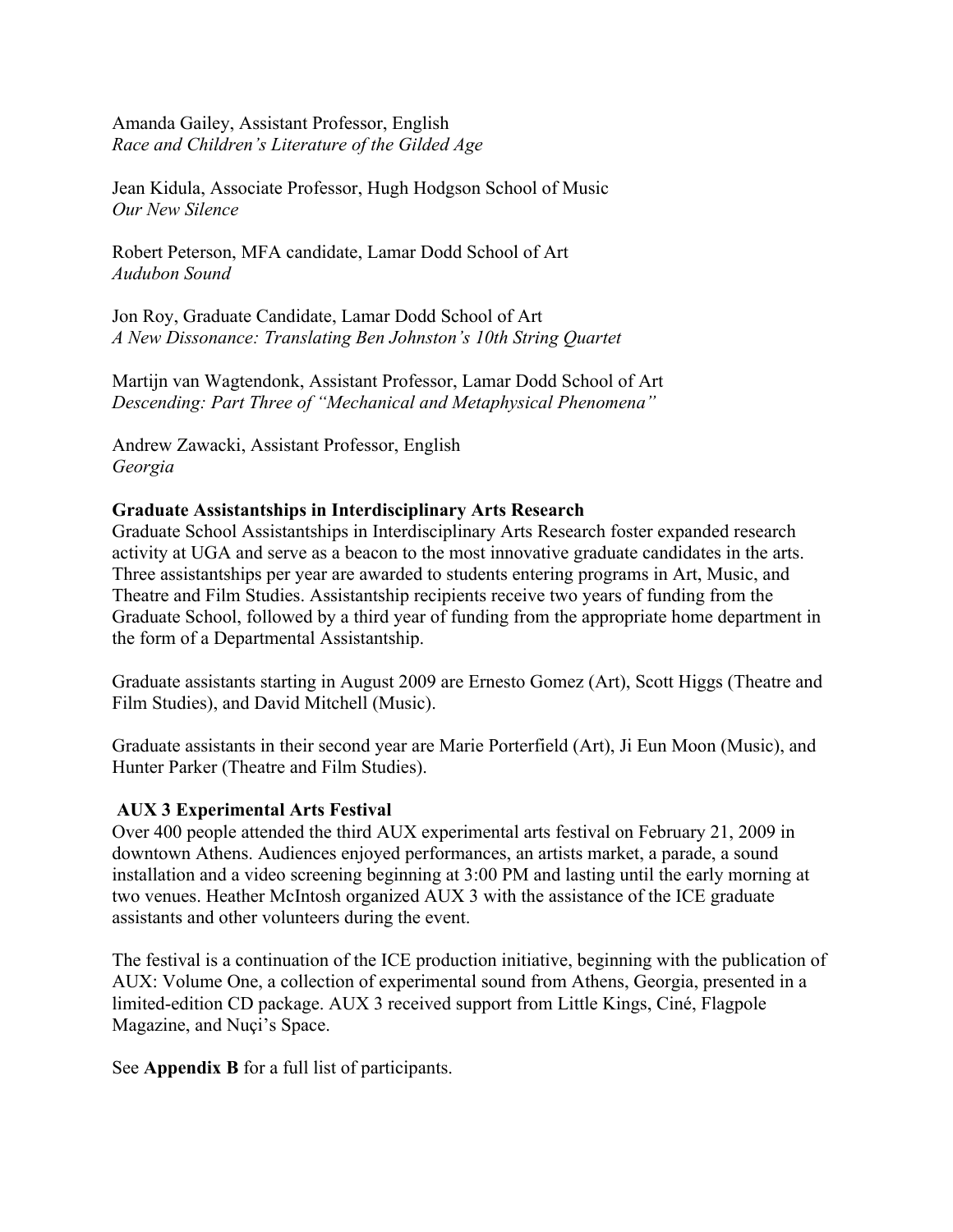#### **Zachary Liberman Residency**

ICE hosted visiting artist Zachary Lieberman for an exhibition and week-long residency at the UGA, supported by a Conference/Exhibition/Performance Grant from the Willson Center for Humanities and Arts.

Zachary Lieberman's work uses technology in a playful and enigmatic way to explore the nature of communication and the delicate boundary between the visible and the invisible. He creates performances, installations, and on-line works that investigate gestural input, augmentation of the body, and kinetic response.

Working with collaborator Golan Levin, he created a series of installations – "Remark" and "Hidden Worlds" – which presented different interpretations of what the voice might look like if we could see our own speech. These were followed with "Messa Di Voce," a concert performance in which the speech, shouts and songs of two abstract vocalists were radically augmented in real-time by interactive visualization software. The collaborators have toured and exhibited their works widely, much to the delight of their audiences. Lieberman's installation / performance "Drawn," in which live painted forms appear to come to life, rising off the page and reacting to the world around them, recently won awards in the Ars Electronica and CYNETart competitions. Most recently, he presented "Opensourcery," collaboration with Spanish magician Mago Julian, in which open source software is combined with traditional close-magic to create a completely new realm of tricks.

Lieberman has held artist residencies at Ars Electronica Futurelab, Eyebeam, Dance Theater Workshop, and most recently at the Hangar Center for the Arts, Barcelona.

Lieberman is currently developing a suite of software for disabled students that transforms their movement into an audio-visual response as a means for performance and self-expression. He is also collaborating with Theo Watson on an open source toolkit, openFrameworks, for creative coding in c++.

The Zachary Lieberman Residency included the following events and an exhibition with collaborator Taeyoon Choi:

**Public Lecture/Performace:** "Making the Invisible Visible **Workshop:** "Hello World: Beginners' Level Computer Programming for Art" **Workshop:** "Advanced Code/ Introduction to openFrameworks" **Dance Department Lecture Theatre and Film Studies Colloquium Exhibition:** "Point A to Point B"

A publication featuring documentation of the Zachary Lieberman Residency was designed by Moon Jang Jung, Lecturer in the Lamar Dodd School of Art, and printed in a small edition.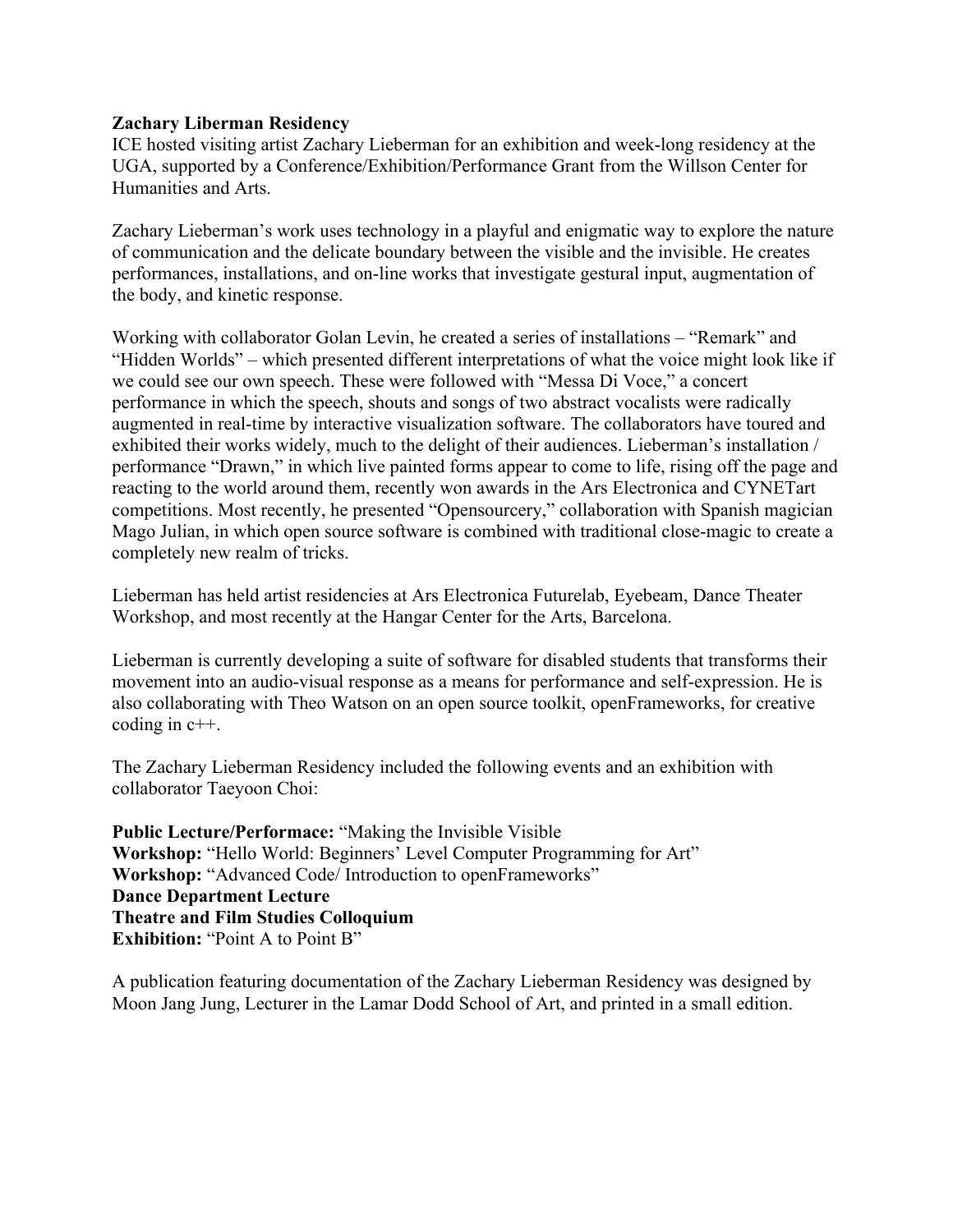## **ICE Office Installations**

ICE continued to invite artists to create temporary installations in the ICE office. The Fall semester featured Brian Hitselberger, an MFA candidate in Art; the Spring window installation was created by Jocelyn Negron, a recent BFA recipient in Art.

## **Upholstered by Brahms**

ICE hosted a poetry reading event titled *Upholstered by Brahms,* led by O.B. Bassler, Professor of Philosophy.

## **Quench!: Art, Politics, and the Election**

ICE graduate assistants organized a symposium on art and politics prior to the 2008 presidential election. The presenters included Athens Mayor Heidi Davison; Journalism Professor Emeritus John English; Ryan Lewis and Jeff Griggs, members of local bands and creators of political tshirts; and Richard Zimdars, Professor in Music.

## **VOX Reading Series**

ICE supported the VOX Reading Series, affiliated with the Creative Writing program in the Department of English. The VOX Reading Series serves to bring both emerging and established writers to Athens, as well as to provide a stage for graduate students in the UGA Creative Writing Program.

## **ICE Open House**

ICE held an open house during the UGA Arts Festival, showcasing the new Lamar Dodd School of Art building.

#### **ICE Amoeba**

ICE graduate assistants established a UGA student organization for interdisciplinary arts, called the ICE Amoeba.

# **ICE-Vision**

ICE hosted a video screening series, co-curated by BFA candidates Ash Sechler, Daniel Osborne, and Eddie Whelan. Their selections included the following:

*She Works, She Lives!* (2008, Barry Pousman) *Cremaster 1* (1997, Matthew Barney) *Mister Lonely* (2007, Harmony Korine) *Cremaster 3. Part One* (2002, Matthew Barney) *Existenz* (1999, David Cronenberg) *AUX 3 Video Show Sans Soliel* (1983, Chris Marker) *TRUE STORIES* (1986, David Byrne)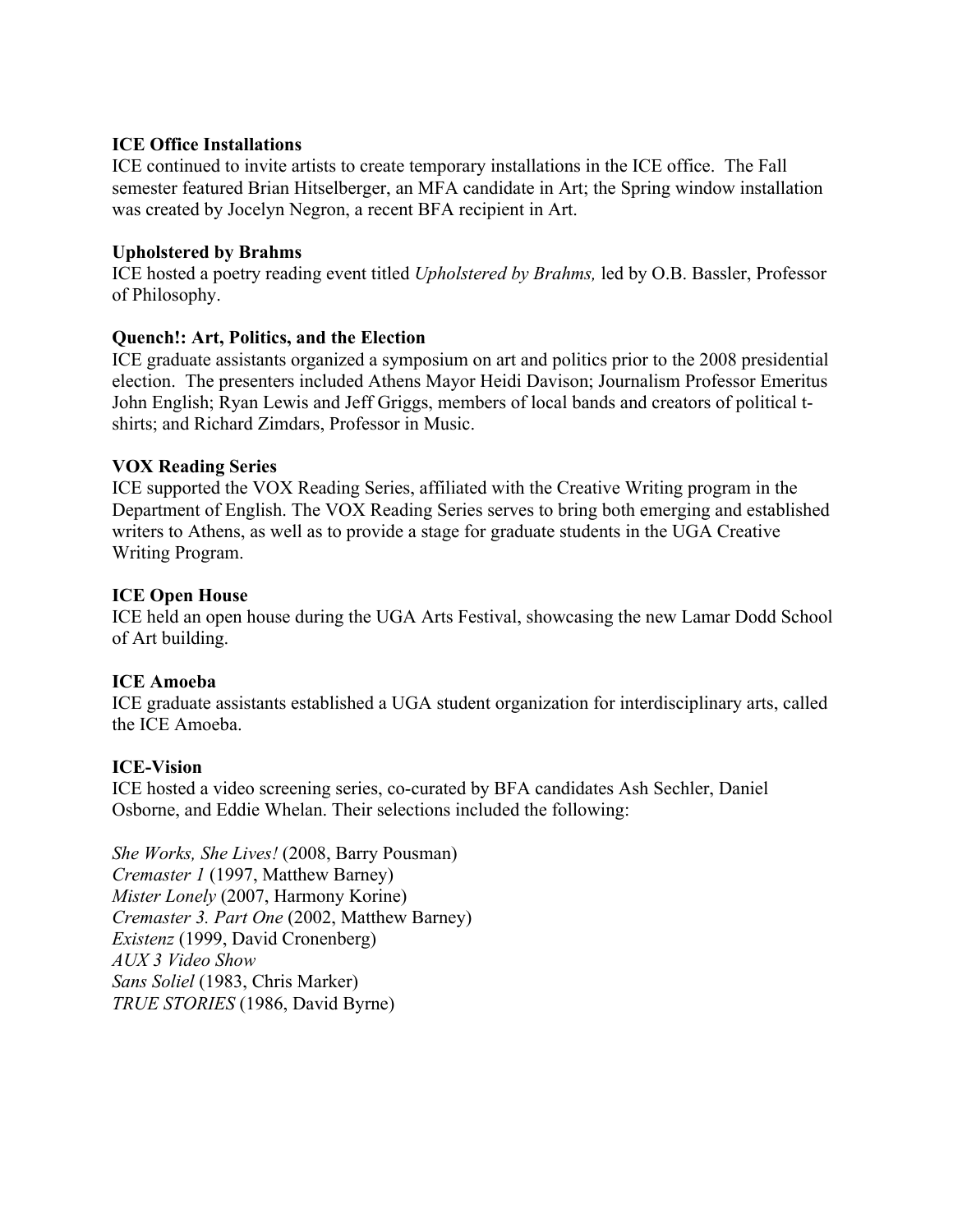#### **Partnerships**

ICE is affiliated with two major arts organizations, ASCI and Rhizome.

Art and Science Collaborations, Inc. (ASCI) was established primarily as a network for artists who either use or are inspired by science and technology, ASCI has become a magnet for some of the best examples of this type of contemporary art and for scientists and technologists wishing to collaborate. ASCI programs and services provide members with opportunities for professional growth, increased public visibility, and a supportive community.

Rhizome is a nonprofit organization that was founded in 1996 to provide an online platform for the global new media art community. Their programs and services support the creation, presentation, discussion and preservation of contemporary art that uses new technologies in significant ways. Rhizome's core activities include commissions, email discussions and publications, Web site, and events.

#### **Administration**

David Saltz is the Executive Director and Mark Callahan is the Artistic Director of ICE.

## **ICE Governance**

ICE created an ad hoc committee comprised of faculty, students, and community members to develop a governance document and formal advisory committee. After multiple revisions the document was finalized as *Ideas for Creative Exploration (ICE) Bylaws*, which outline governance procedures for ICE and an ICE Advisory Board. The members of the Advisory Board are listed as follows:

Chic Ball (Music) Jason Cantarella (Mathematics) George Contini (Theatre and Film Studies**)** Mirla Cristi (Theatre and Film Studies) Chris Cuomo (Women's Studies) Lisa Cesnik Ferguson (Rose of Athens Theatre) Jed Rasula (English) Bala Sarasvati (Dance) Georgia Strange (Art) Stefaan Van Liefferinge (Art) Martijn Van Wagtendonk (Art) Andrew Zawacki (English)

See **Appendix C** for the ICE Bylaws.

#### **Honors Program**

ICE continued its participation with the Honors Program by offering a CURO seminar called "Introduction to Research in the Arts" during the Spring semester.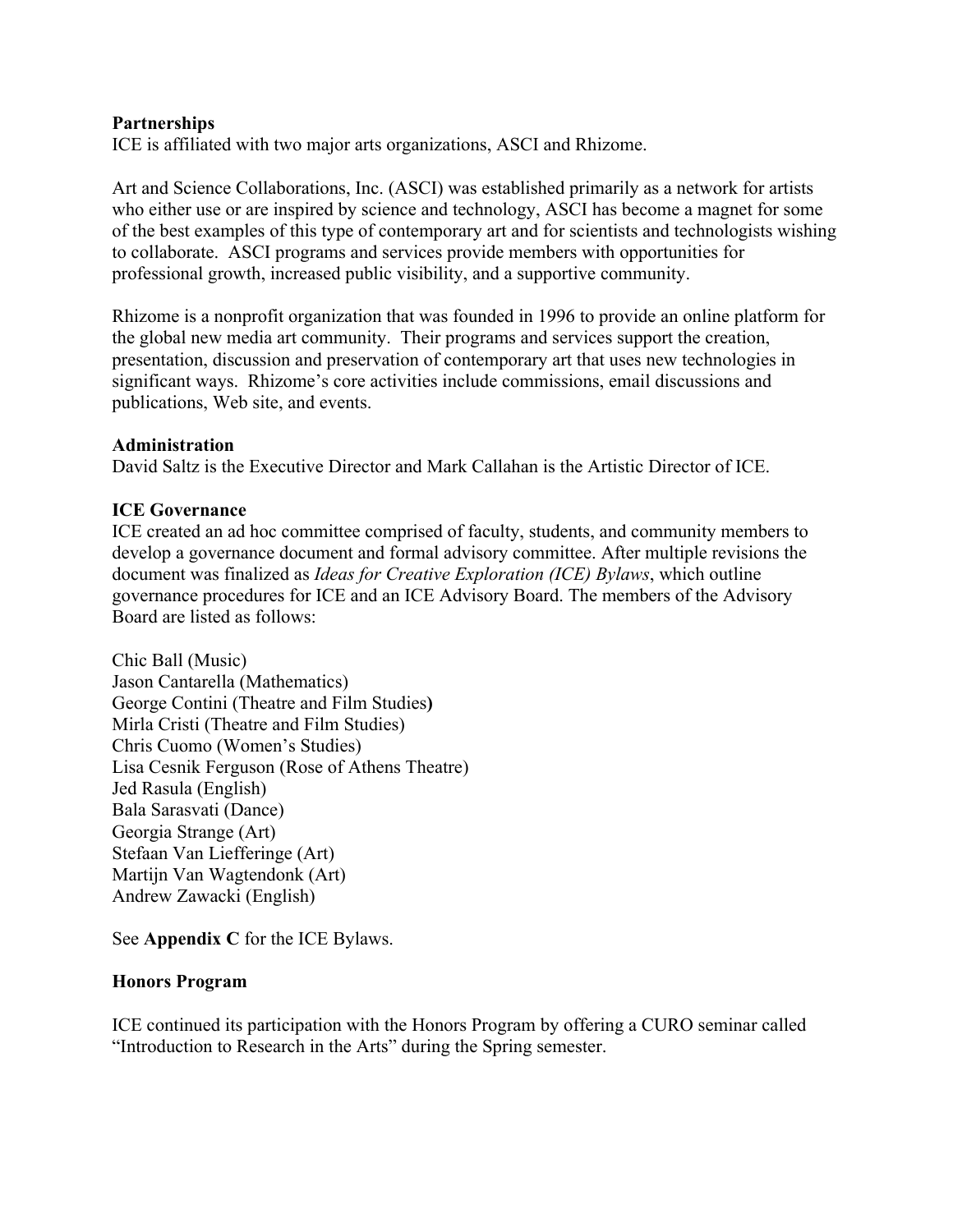The seminar provides an overview of arts research, presents methodological models for sustaining research-based creative practice and acts a workshop for project development. The seminar examines conventional and emerging forms of arts research, ranging from historical and critical studies to project-based works that address newer media and interdisciplinary approaches.

Students visit various areas of campus to become familiar with performance and exhibition resources at UGA and meet leading faculty and professionals who are conducting research in the Departments of Art, Dance, English, Music, and Theatre and Film Studies. Students are exposed to a range of models for creative practice based on visits with faculty, outside reading and discussion. The seminar addresses ways that arts research is produced in the form of exhibitions, performances and publications, and how institutional networks, grants, commissions and entrepreneurial approaches support research-based cultural production.

The seminar was led by Mark Callahan and included David Saltz (Theatre and Film Studies), Andrew Zawacki (English), Pam Kleiber (Honors Program), Bala Sarasvati (Dance), Martijn van Wagtendonk (Art), Jose Blanco (Family and Consumer Sciences), Richard Siegesmund (Art), Marcus Fechheimer (Cellular Biology), Jason Cantarella (Mathematics), and Jean Martin-Williams (Music).

In addition to the CURO Gateway Seminar, ICE played a leadership role in integrating arts research presentations in the 2009 CURO Symposium held at the Classic Center in Athens.

# **Appendix A**

# **ICE Project Descriptions**

*Sound Imaging* represents a collaboration between artists and scientists who have a mutual interest in using Side Scan Sonar in their research. UGA professor R.G. Brown will work with scientists in the Georgia Department of Natural Resources to image works of art placed in aquatic environments. The project will investigate new approaches to data visualization and processing, extending Professor Brown's collaborative research with the UGA Center for Remote Sensing and Mapping Services.

*Meat Out of the Eater* will be developed collaboratively by Jordan Dalton, an undergraduate combining Computer Science, Digital Media and Creative Writing in an Honors Interdisciplinary Studies degree, Lara Glenum, a poet and PhD candidate in Creative Writing, Cal Clements, an instructor in Comparative Literature and director of the Forest Theater of Pure Form, and Mia Mäkilä, a Swedish painter. The work is based around Glenum's hybrid poem-play entitled *Maximum Gaga*, that will be expanded to become a multimedia live performance.

*The Visible Human* brings artists from modern dance, performance poetry, music, and visual art together to create a work about family, loss, and the complexity of relationships. The title originates from the National Library of Medicine's effort to create complete, detailed representations of the human body using cadaver cross-sections. In this project the systems and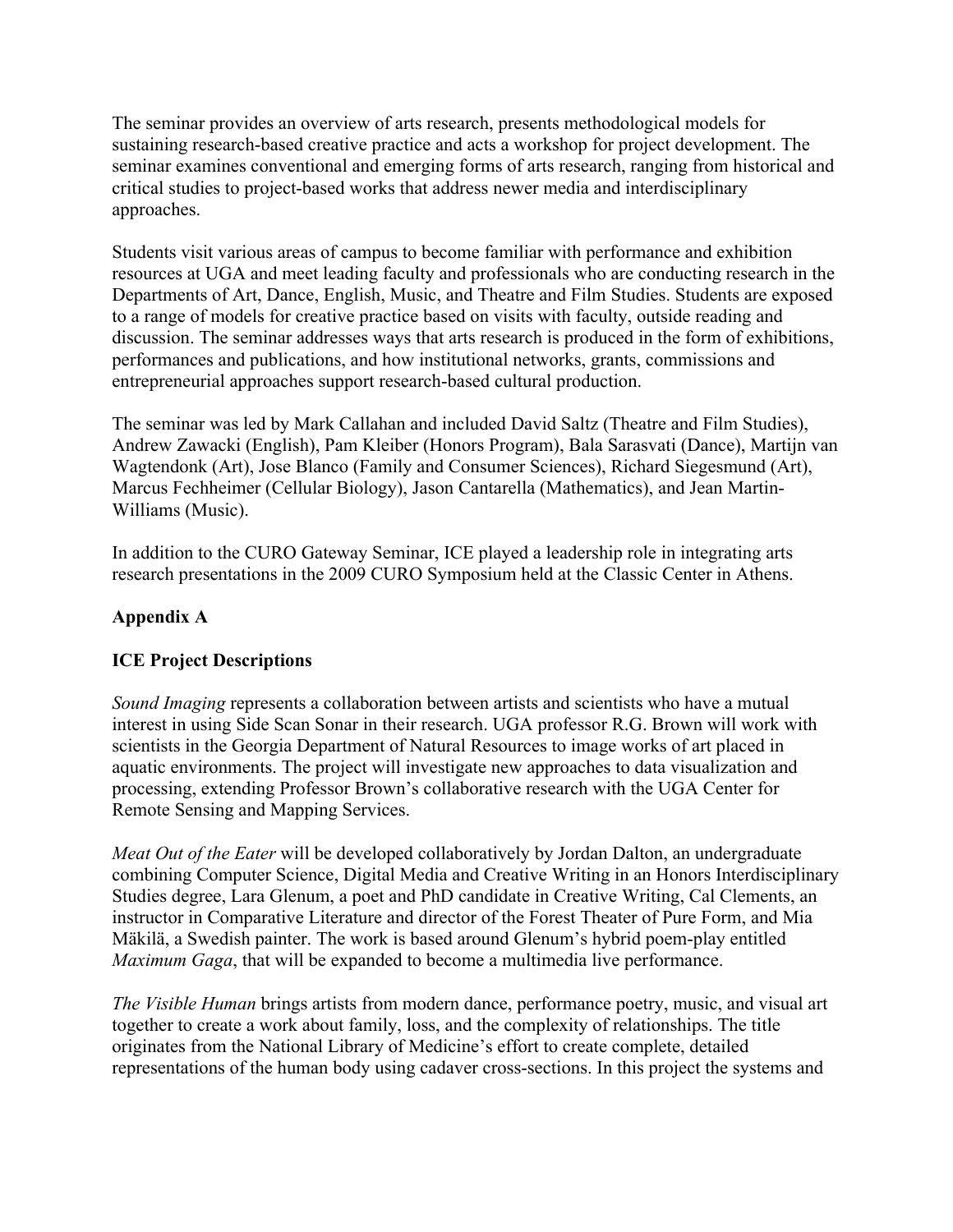mysteries of the body will be the foundation for stories, music, and movement that unfold through performance.

*Studio 401* proposes a simultaneous performance to take place in Athens and Atlanta, created by a team of artists from UGA and Georgia State University. The title represents the sum of highways 85 and 316 connecting the two cities. The project is structured around a series of experiments that use live measurements of brain activity and biofeedback from some participants to affect the actions of others, mixing drawing, sound, poetry, and dance.

*Fahrenheit* is a multimedia musical work derived from themes found in Ray Bradbury's sciencefiction novel, *Fahrenheit 451*. The project will feature collaboration between members of the department of Theatre and Film Studies, Lamar Dodd School of Art, Hugh Hodgson School of Music, and musicians from Athens and beyond. The project will result in a work that features live video mixing, readings, and a full band performance.

*Cultural Drag* is the collaborative effort of Jennifer Wooten, a doctoral candidate in Language and Literacy Education, and Amy Roeder, an MFA candidate in Theatre and Film Studies, under the direction of Dr. Melisa Cahnmann-Taylor, Associate Professor in the College of Education. The project uses performance as theory, method of data collection, and mode of representation to represent how non-native teachers of Spanish in Georgia high schools and universities construct and perform their second language identities and how such identities destabilize assumptions in the field of language education.

## **Appendix B**

#### **AUX 3 Participants**

*Performance* Dark Meat Youth Movement Workshop **Glasspacks** Killick A Horse Is A Sphere The Rectanglers Video Screening Howling Jelly Our New Silence Dream Scene Some Meat Out of the Eater Mercer Street Lisa Yaconelli Denise Posnak Page Campbell Julie Rothschild & Shawn Copeland Maps and Transit Bill Doss presents the Flashcard Orchestra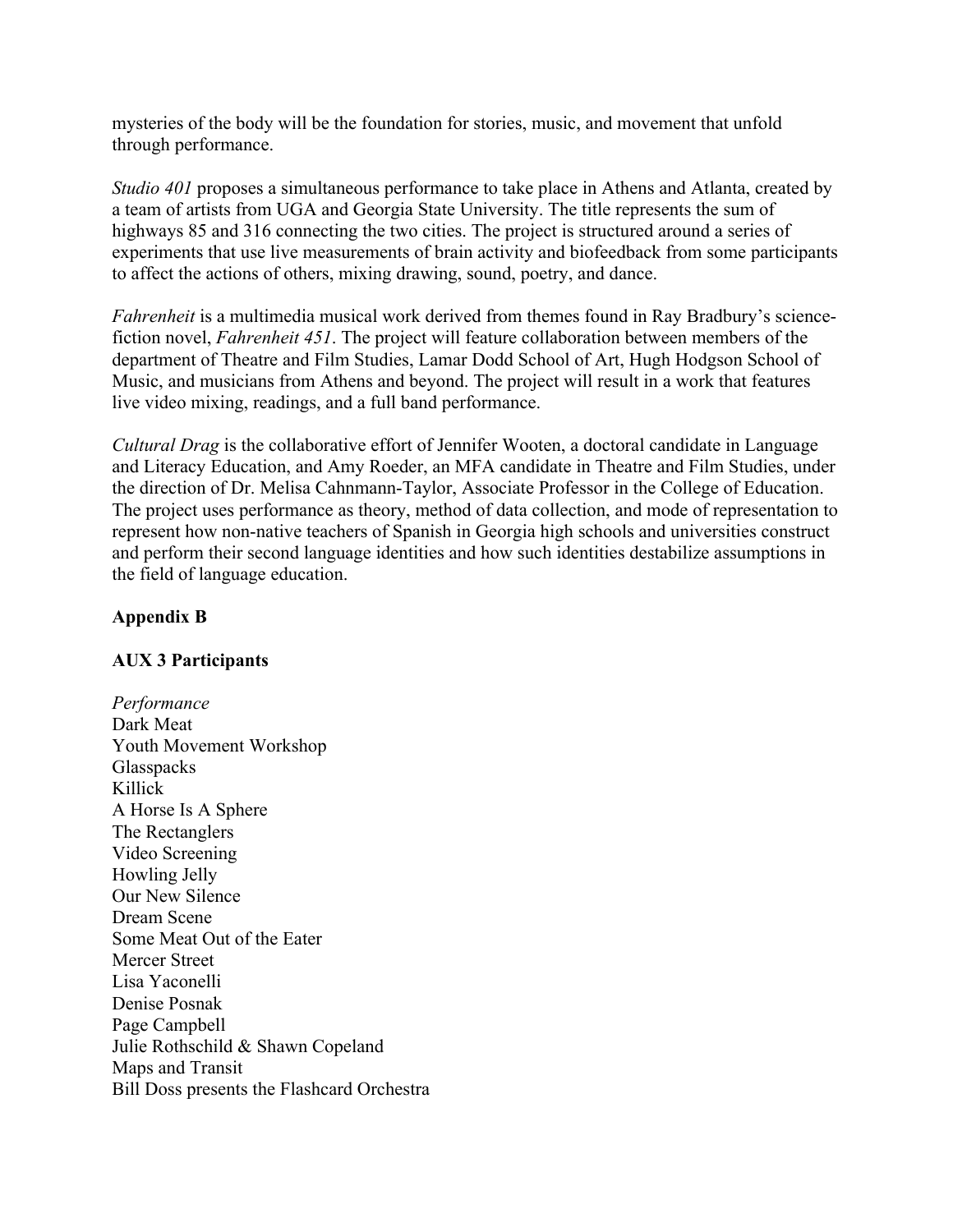Brave New Citizen Spirit of the Falcon-XL Deonna Mann & Medaglia d'Oro Orchestra Icy Demons

*Artists Market* Gypsies Tramps & Thieves Laurel Hill Rhys May Ipullprints Gilannie Jewelry Studios Cherry Matador Jewelry & Soaps Cap Man Christy Wooke Melin Pieces Hats Daisycakes Soaps Genevieve Swinford The Orchard Jewelry Kenneth Kase Matt Blanks Hannah Jones Kristen Bach Jocelyn Negron

*Video Program* AMJ Crawford Ash Sechler Daniel Osborne Eddie Whelan Javier Morales John Crowe John Michael Boling Micki Davis Robert Peterson Seth Nicholas Stephens Winston Parker

#### **Appendix C**

#### **BYLAWS**

#### *Executive Director*

The Executive Director is responsible for the budget and overall direction of ICE. The Executive Director is appointed by the Dean of the College of Arts and Sciences. The Executive Director reports to the Dean of the College of Arts and Sciences.